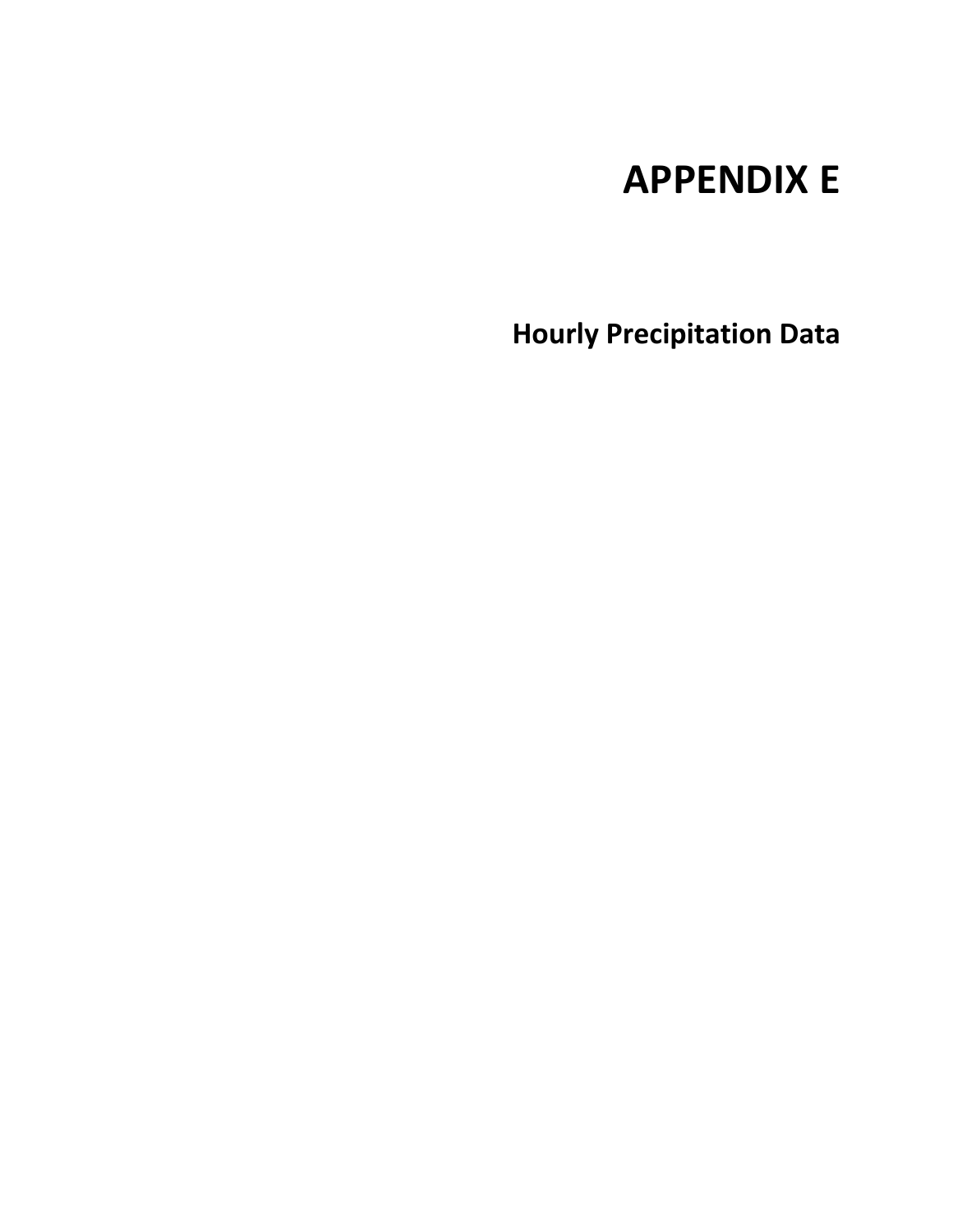### **Available Precipitation Data**

A review of available local hourly rainfall records concluded that no single continuous record set was available. Table 1 summarizes hourly rainfall data sets that were investigated as part of this process. Within the periods of records, each gage is missing significant amounts of information, and in some cases contained erroneous data, which required review, synthesis and adjustment.

| <b>Gage Name</b>    | Latitude    | Longitude    | <b>Elevation</b><br>(feet) | <b>Begin</b><br>(year) | End<br>(year) | Source       |
|---------------------|-------------|--------------|----------------------------|------------------------|---------------|--------------|
| Salina AP           | 36° 39' 49" | 121° 36' 29" | 74                         | 2001                   | 2006          | <b>NCDC</b>  |
| Salinas South       | 36° 36' 36" | 121° 31' 46" | 120                        | 1993                   | 2008          | <b>CIMIS</b> |
| Salinas North       | 36° 43' 00" | 121° 41' 27" | 61                         | 1993                   | 2008          | <b>CIMIS</b> |
| <b>USDA Salinas</b> | 36° 37' 14" | 121° 32' 43" | 120                        | 1983                   | 1992          | <b>CIMIS</b> |
| Del Monte           | 36° 36' 00" | 121° 52' 00" | 45                         | 1948                   | 2005          | <b>NCDC</b>  |

### **Table 1: Hourly Rainfall Data Sets**

In addition to the above listed gages, there was a Monterey County Water Resources Agency gage at the Salinas Golf & Country Club that recorded hourly rainfall from at least 1971 through 1981 and had at least a 29 year record of either hourly or daily data. However, this data is not available from MCWRA. Mr. James Goodridge (former state climatologist), the Desert Research Institute and Santa Clara Valley Water District were all contacted in unsuccessful attempts to obtain the missing data.

Also, summary data from the CA Climate CD developed by Mr. James Goodridge (former state climatologist) was also obtained. The data is a summary of the maximum rainfall by duration (from 1-60 days) and includes total water year rainfall depths. However, the data does not include a breakdown of daily or monthly totals. Based on a review of the totals depths included on the CA Climate CD and the total depths indicated by this study, there were at least four years when the totals on the CA Climate CD appear to be missing significant information.

The process of synthesizing a continuous, consistent rainfall data set involves using what appears to be the most reasonable data for each period and normalizing the data to be consistent with the daily rainfall record at the location of interest.

A 30-year continuous rainfall data set from October 1978-September 2008 was synthesized from four primary hourly datasets as show in Table 2.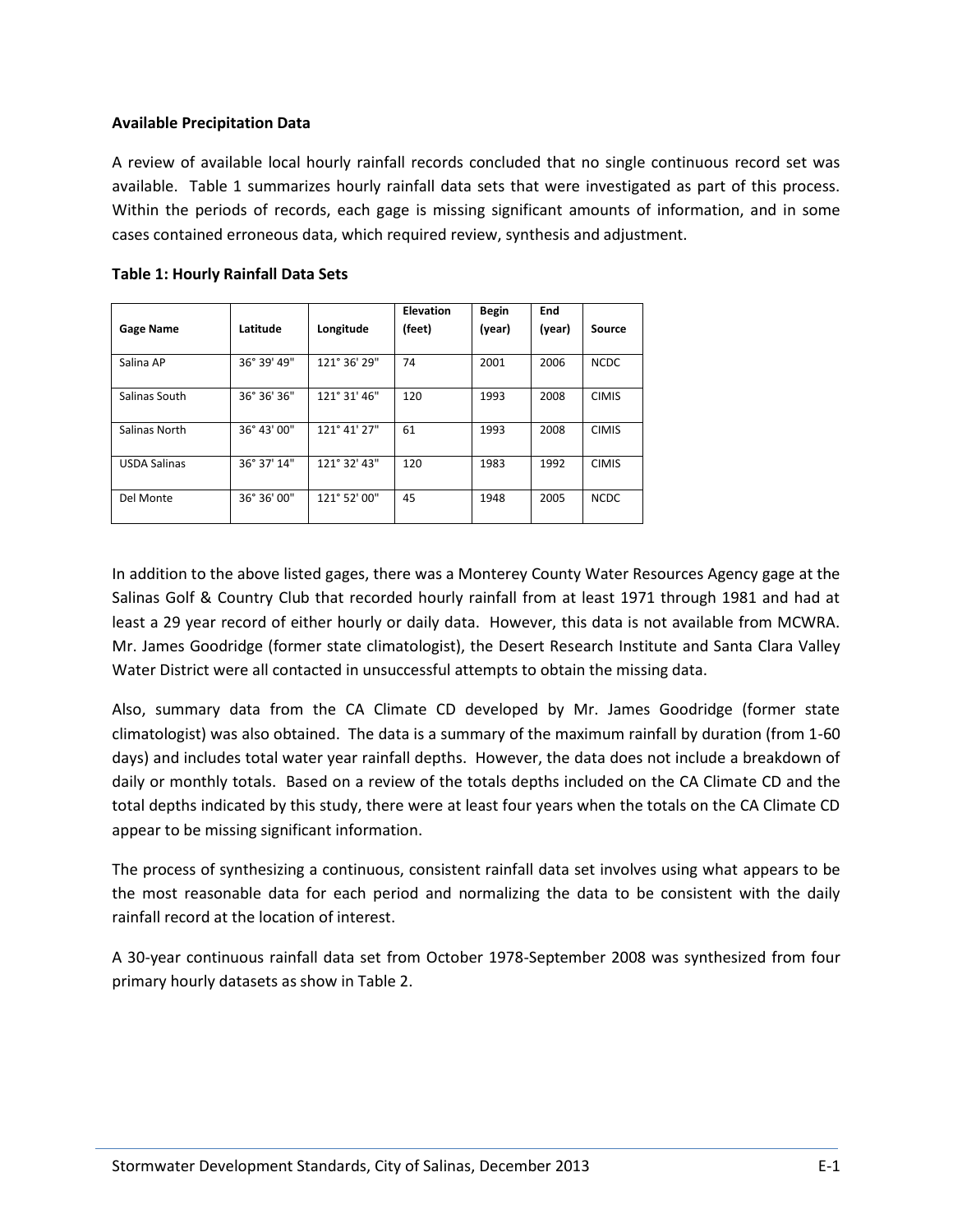| Table 2: Hourly data sets used to create 30-year continuous rainfall data set |  |  |  |
|-------------------------------------------------------------------------------|--|--|--|
|-------------------------------------------------------------------------------|--|--|--|

| <b>Gage Name</b>    | Range                   |
|---------------------|-------------------------|
| Del Monte           | 1978-1983               |
| <b>USDA Salinas</b> | 1983-1992               |
| Salinas South       | 1993-Jan 31, 1998       |
| Salinas North       | Feb 1, 1998-Feb 10, 998 |
| Salinas South       | Feb 11, 1998 -2001      |
| Salinas AP          | 2001-2006               |
| Salinas South       | 2007-2008               |

Due to inconsistencies in Salinas South storm gage from February 1, 1998 through February 10, 1998, data from the Salinas North storm gage was used instead.

When values were missing from the indicated rainfall record, hourly rainfall depths were duplicated from the most appropriate gage where data was available. Most values were normalized and made consistent with daily rainfall values recorded at the Salinas Airport. When daily rainfall depths were not available from the Salinas Airport, the hourly values were adjusted using normalization values consistent with the other adjustments used for the data set, ranging from 0.9 to 1.1 depending on the original source of the data.

A comparison of the total water year depths for the synthesized hourly rainfall set, the CA Climate CD, and the Salinas Daily rainfall set are shown in Table 3. The rainfall depths with gray cells are known to be missing values that are found in the hourly data set.

|       | <b>Synthesized Hourly</b>  | <b>CA Climate CD</b>       | <b>Salinas Daily</b>       |
|-------|----------------------------|----------------------------|----------------------------|
| Water |                            |                            |                            |
| Year  | <b>Rainfall Depth (in)</b> | <b>Rainfall Depth (in)</b> | <b>Rainfall Depth (in)</b> |
| 1979  | 10.62                      | 10.62                      | 10.62                      |
| 1980  | 12.33                      | 12.33                      | 12.33                      |
| 1981  | 9.39                       | 6.39                       | 6.39                       |
| 1982  | 18.86                      | 18.86                      | 18.86                      |
| 1983  | 22.84                      | 22.84                      | 22.84                      |
| 1984  | 8.00                       | 7.96                       | 8.00                       |
| 1985  | 8.98                       | 8.98                       | 8.98                       |

## **Table 3: Summary of water year rainfall depths.**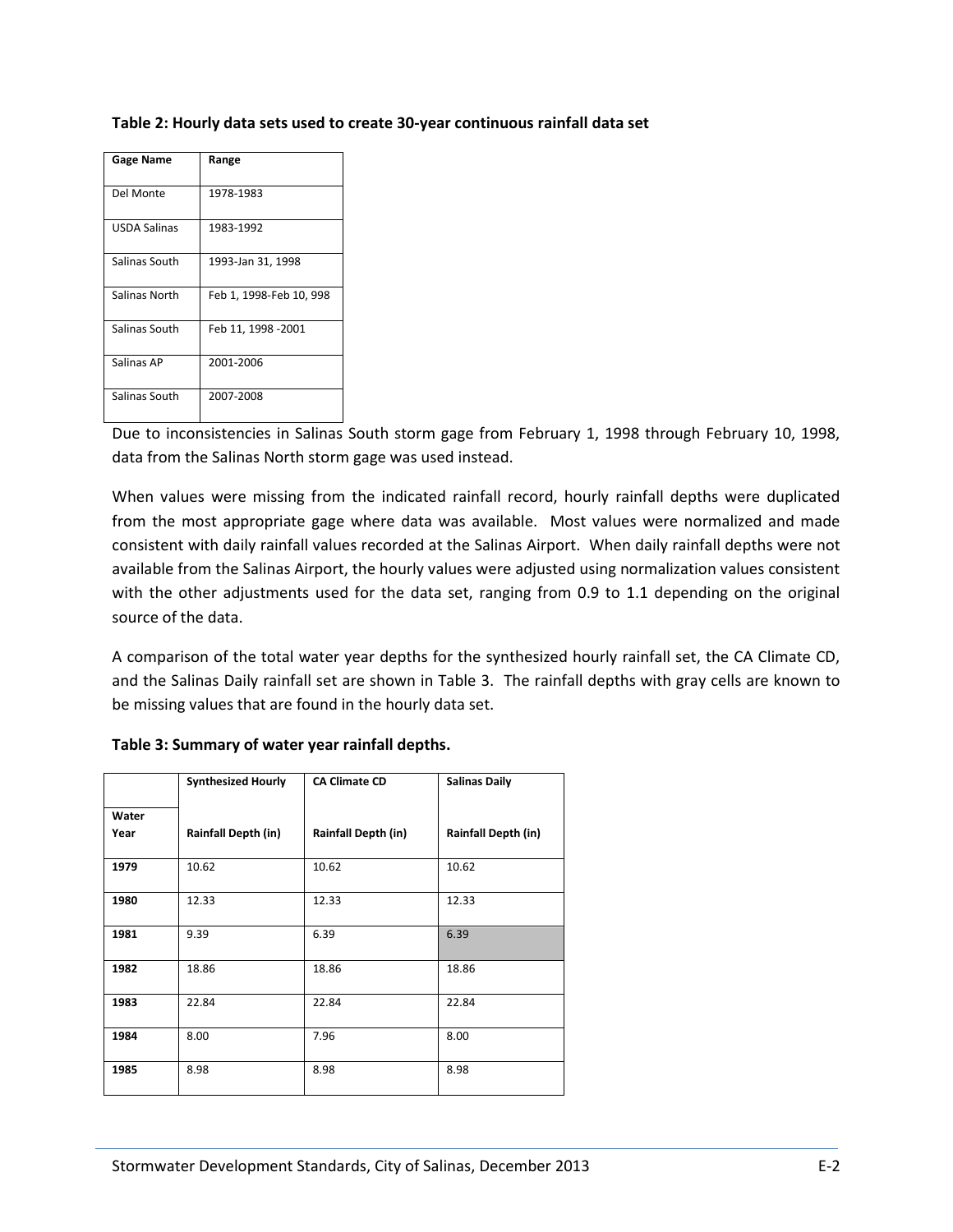|       | <b>Synthesized Hourly</b>  | <b>CA Climate CD</b>       | <b>Salinas Daily</b>       |
|-------|----------------------------|----------------------------|----------------------------|
| Water |                            |                            |                            |
| Year  | <b>Rainfall Depth (in)</b> | <b>Rainfall Depth (in)</b> | <b>Rainfall Depth (in)</b> |
|       |                            |                            |                            |
| 1986  | 11.24                      | 11.24                      | 11.24                      |
| 1987  | 8.82                       | 8.82                       | 8.82                       |
| 1988  | 6.73                       | 6.56                       | 6.73                       |
| 1989  | 8.96                       | 8.96                       | 8.96                       |
| 1990  | 8.16                       | 8.01                       | 8.16                       |
| 1991  | 10.06                      | 10.06                      | 10.06                      |
| 1992  | 11.55                      | 11.55                      | 11.55                      |
| 1993  | 16.23                      | 16.23                      | 16.23                      |
| 1994  | 9.28                       | 9.28                       | 9.28                       |
| 1995  | 21.27                      | 20.87                      | 20.87                      |
| 1996  | 18.14                      | 13.71                      | 0.00                       |
| 1997  | 20.94                      | 17.75                      | 0.00                       |
| 1998  | 31.22                      | 34.74                      | 20.40                      |
| 1999  | 12.69                      | 14.15                      | 12.33                      |
| 2000  | 14.01                      | 7.96                       | 7.96                       |
| 2001  | 19.81                      | 13.48                      | 16.09                      |
| 2002  | 3.59                       | 3.59                       | 3.59                       |
| 2003  | 7.11                       | 7.11                       | 7.11                       |
| 2004  | 9.30                       | 9.99                       | 8.91                       |
| 2005  | 19.42                      | NA                         | ΝA                         |
| 2006  | 15.34                      | <b>NA</b>                  | <b>NA</b>                  |
| 2007  | 6.77                       | NA                         | ΝA                         |
| 2008  | 5.76                       | <b>NA</b>                  | ΝA                         |

Because of the missing values, not all water years match the CA Climate CD data or the Salinas daily data. The total water year depths of the hourly synthesized data match the Salinas Daily totals where available and determined to be complete; however, the rainfall depths from the CA Climate CD are equal to or exceeded by the synthesized hourly depths in each water year except for 1998. Four months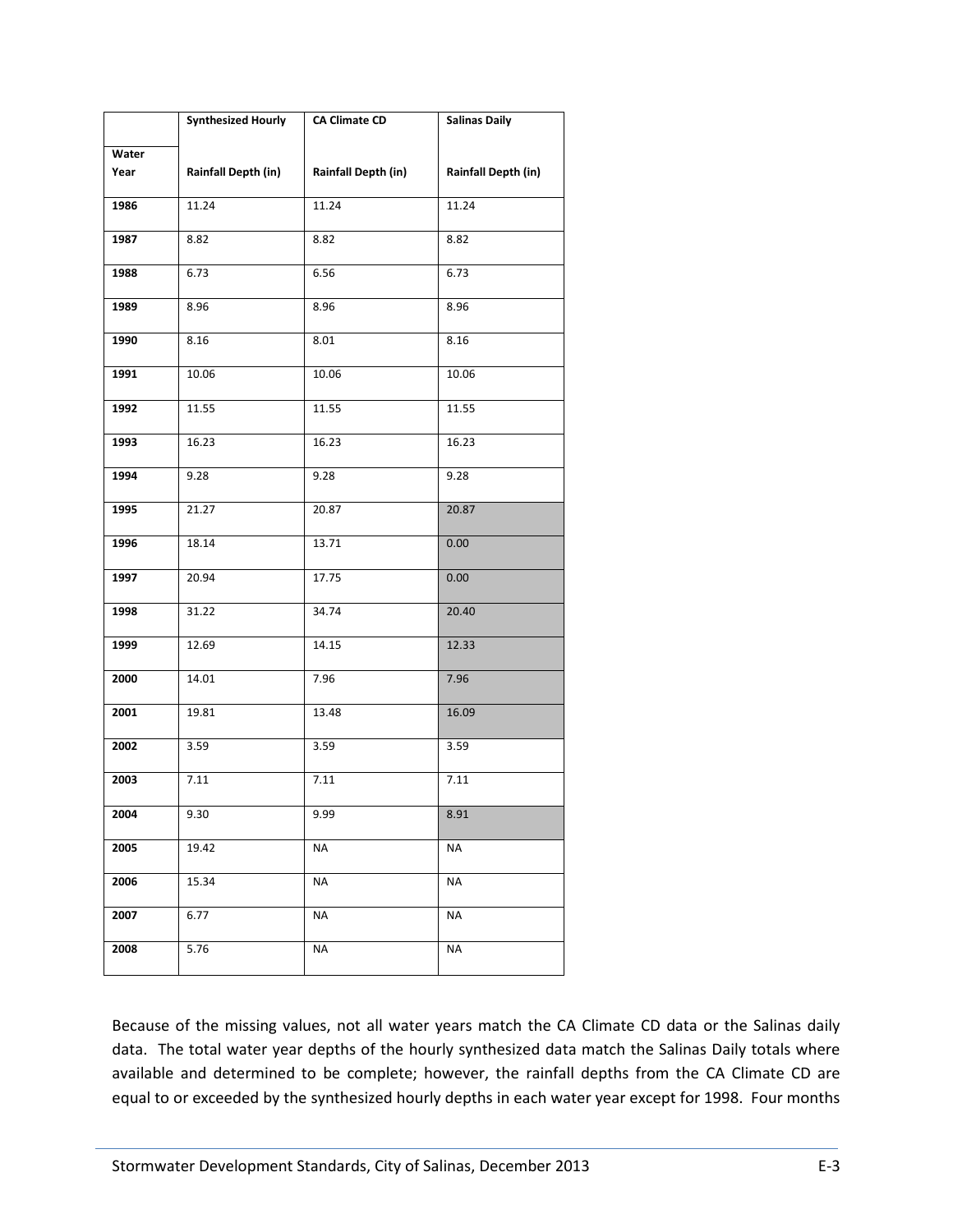are missing from the Salinas Daily rainfall for 1998 which account for approximately 11 inches of rain in the hourly data set. To match the CA Climate CD total of 34.74, the 11 inches would need to be increased by about 25 percent, which seemed to be inappropriately high for adjustment of hourly data. The hourly data set for 1998 was not adjusted to match the CA Climate CD total.

The mean annual precipitation for the Salinas Airport gage is 13.40 inches according to the CA Climate CD but only 12.91 inches according to the synthesized hourly values. The rainfall dataset should be adjusted proportionally for locations in the City based away from the airport based on a ratio determined from mean annual precipitation mapping such as that available from SCVWD.

### **Evaporation Data**

An average hourly evaporation value data set was created for the same period of record as the precipitation values to be able to perform long duration simulation, because evaporation data is required for the development of the SalinasHM and may be used in SWMM. Daily evaporation values were available from the Salinas South CIMIS gage for 1992-2008. Monthly average evaporation values were calculated from the available data set. The daily and hourly averages were calculated from the monthly averages and are listed in Table 4.

|                 | Hourly  | Daily   | Monthly |
|-----------------|---------|---------|---------|
|                 | Average | Average | Average |
|                 | (in)    | (in)    | (in)    |
|                 |         |         |         |
| January         | 0.0021  | 0.0498  | 1.5433  |
| February        | 0.0029  | 0.0700  | 1.9788  |
| March           | 0.0048  | 0.1154  | 3.5775  |
| April           | 0.0066  | 0.1580  | 4.8993  |
| May             | 0.0077  | 0.1840  | 5.7031  |
| June            | 0.0090  | 0.2159  | 6.6915  |
| July            | 0.0085  | 0.2037  | 6.3144  |
| August          | 0.0078  | 0.1872  | 5.8038  |
| September       | 0.0064  | 0.1538  | 4.7667  |
| <b>October</b>  | 0.0048  | 0.1141  | 3.5365  |
| <b>November</b> | 0.0028  | 0.0670  | 2.0757  |
| <b>December</b> | 0.0066  | 0.1580  | 4.8993  |

### **Table 4: Average evaporation values from the Salinas South gage for a 1992-2008.**

A 30-year continuous hourly evaporation data set was created using the average hourly values by month.